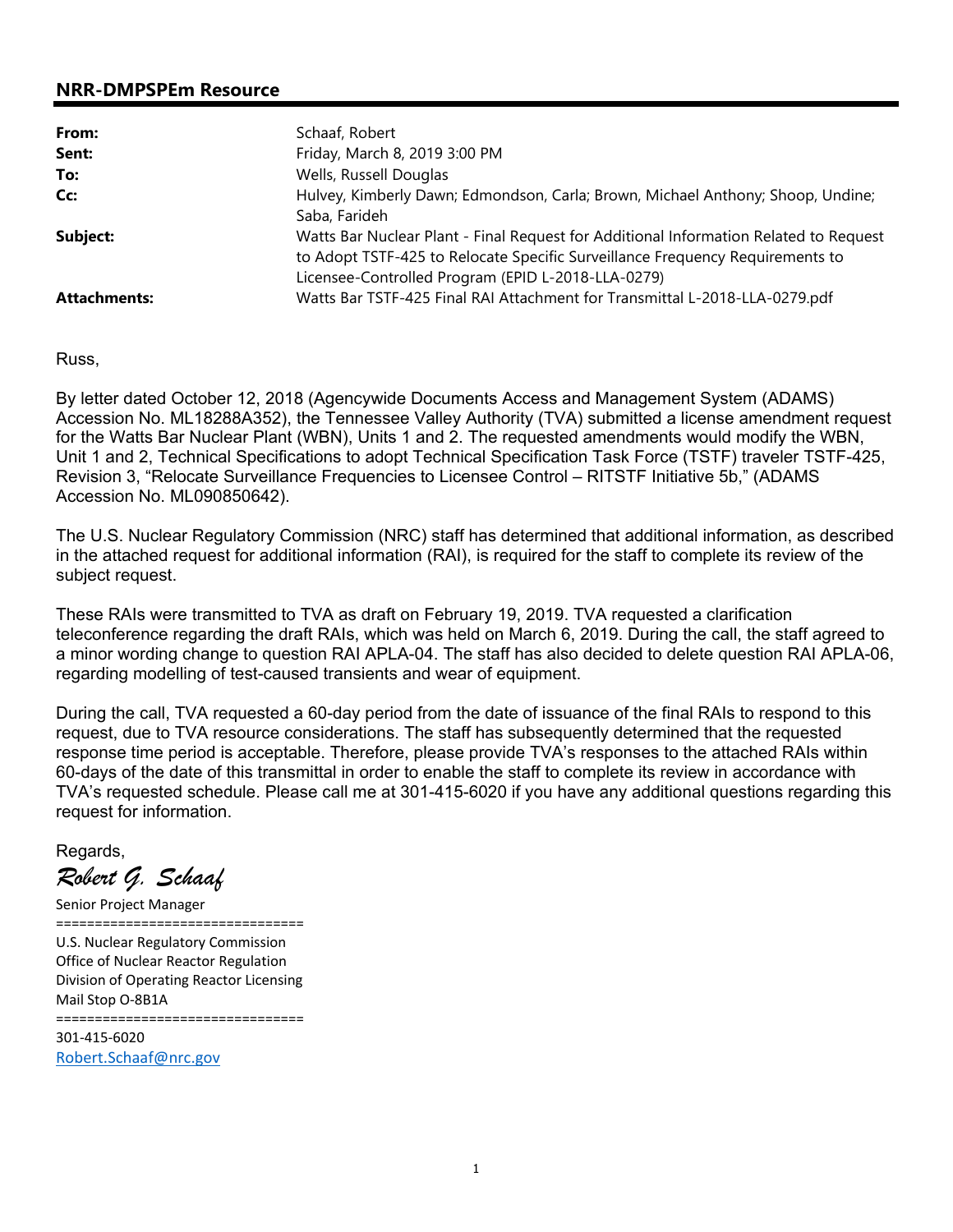**Hearing Identifier:** NRR\_DMPS **Email Number:** 855

**Mail Envelope Properties** (BN7PR09MB2690B75A9D5141FE727B6CCDF97C0)

**Subject:** Watts Bar Nuclear Plant - Final Request for Additional Information Related to Request to Adopt TSTF-425 to Relocate Specific Surveillance Frequency Requirements to Licensee-Controlled Program (EPID L-2018-LLA-0279) **Sent Date:** 3/8/2019 2:59:53 PM<br>**Received Date:** 3/8/2019 2:59:00 PM **Received Date:** 3/8/2019 2:59:00 PM<br> **From:** Schaaf. Robert **From:** Schaaf, Robert

**Created By:** Robert.Schaaf@nrc.gov

#### **Recipients:**

"Hulvey, Kimberly Dawn" <kdhulvey@tva.gov> Tracking Status: None "Edmondson, Carla" <cedmondson@tva.gov> Tracking Status: None "Brown, Michael Anthony" <mabrown6@tva.gov> Tracking Status: None "Shoop, Undine" <Undine.Shoop@nrc.gov> Tracking Status: None "Saba, Farideh" <Farideh.Saba@nrc.gov> Tracking Status: None "Wells, Russell Douglas" <rdwells0@tva.gov> Tracking Status: None

#### **Post Office:** BN7PR09MB2690.namprd09.prod.outlook.com

| <b>Files</b>                                                                | Size | Date & Time         |        |
|-----------------------------------------------------------------------------|------|---------------------|--------|
| MESSAGE                                                                     | 2082 | 3/8/2019 2:59:00 PM |        |
| Watts Bar TSTF-425 Final RAI Attachment for Transmittal L-2018-LLA-0279.pdf |      |                     | 157582 |

| <b>Options</b>              |          |
|-----------------------------|----------|
| <b>Priority:</b>            | Standard |
| <b>Return Notification:</b> | No       |
| <b>Reply Requested:</b>     | No       |
| <b>Sensitivity:</b>         | Normal   |
| <b>Expiration Date:</b>     |          |
| <b>Recipients Received:</b> | 777      |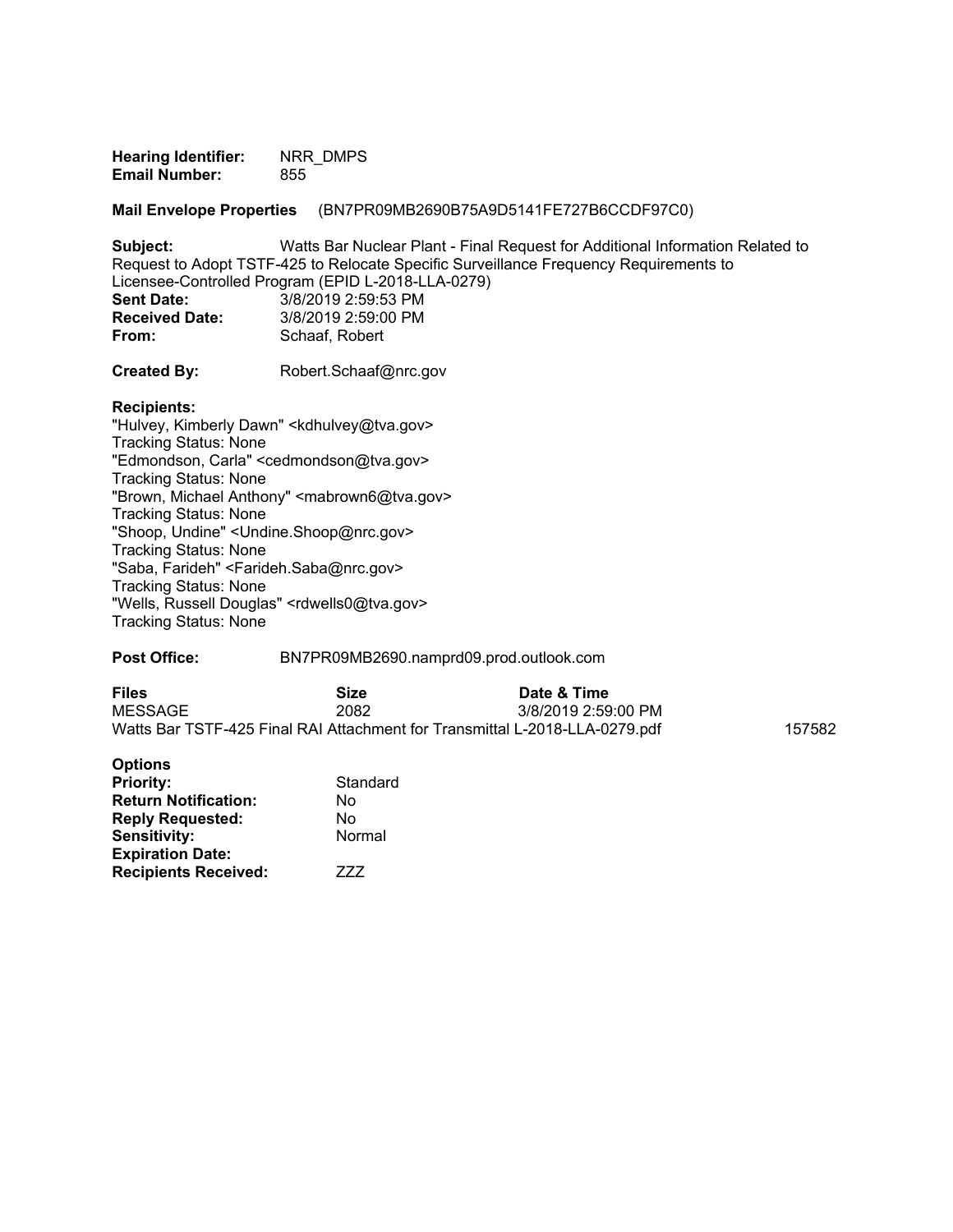# REQUESTS FOR ADDITIONAL INFORMATION REGARDING RISK-INFORMED JUSTIFICATION FOR THE RELOCATION OF SPECIFIC SURVEILLANCE FREQUENCY

# REQUIREMENTS TO A LICENSEE CONTROLLED PROGRAM

# TENNESSEE VALLEY AUTHORITY

# WATTS BAR NUCLEAR PLANT – UNITS 1 & 2

# FACILITY OPERATING LICENSE NO. NPF-90 AND NPF-96

By letter dated October 12, 2018 (ADAMS Accession No. ML18288A352), Tennessee Valley Authority (TVA), submitted a license amendment request (LAR) regarding Watts Bar Nuclear Plant, Units 1 and 2. The proposed amendment would modify the Watts Bar TS by relocating specific surveillance frequencies to a licensee-controlled program with the implementation of NEI 04-10. The licensee states that the proposed changes are consistent with Nuclear Regulatory Commission (NRC) approved industry/Technical Specification Task Force (TSTF) Standard Technical Specifications (STS) change TSTF-425, Revision 3 (ADAMS Accession No. ML090850642).

## **REGULATORY BASES AND GUIDANCE**

Title 10 of the *Code of Federal Regulations* (10 CFR) Part 50.36(c)(3), requires, in part, that Technical Specifications (TSs) include surveillance requirements. Surveillance requirements are requirements relating to test, calibration, or inspection to assure that the necessary quality of systems and components is maintained, that facility operation will be within safety limits, and that the limiting conditions for operation will be met.

Nuclear Energy Institute (NEI) guidance document NEI 04-10, Revision 1," Risk-Informed Technical Specifications Initiative 5b, Risk-Informed Method for Control of Surveillance Frequencies" (ADAMS Accession No. ML071360456), provides guidance for relocating the surveillance frequencies from the TSs to a licensee-controlled program by providing an NRC-approved methodology for control of the surveillance frequencies. The guidance in NEI 04-10, Revision 1, is acceptable for referencing in licensing actions to the extent specified and under the limitations delineated in NEI 04-10, and the NRC safety evaluation providing the basis for NRC acceptance of NEI 04-10 (ADAMS Accession No. ML072570267).

NEI 04-10 Step 5, "RG 1.200 PRA Technical Adequacy," requires the probabilistic risk assessment (PRA) to be of sufficient technical capability and be subjected to a peer review process assessed against a standard or set of acceptance criteria that is endorsed by NRC Regulatory Guide (RG) 1.200, Revision 2, "An Approach for Determining the Technical Adequacy of Probabilistic Risk Assessment Results for Risk-Informed Activities" (ADAMS Accession No. ML090410014).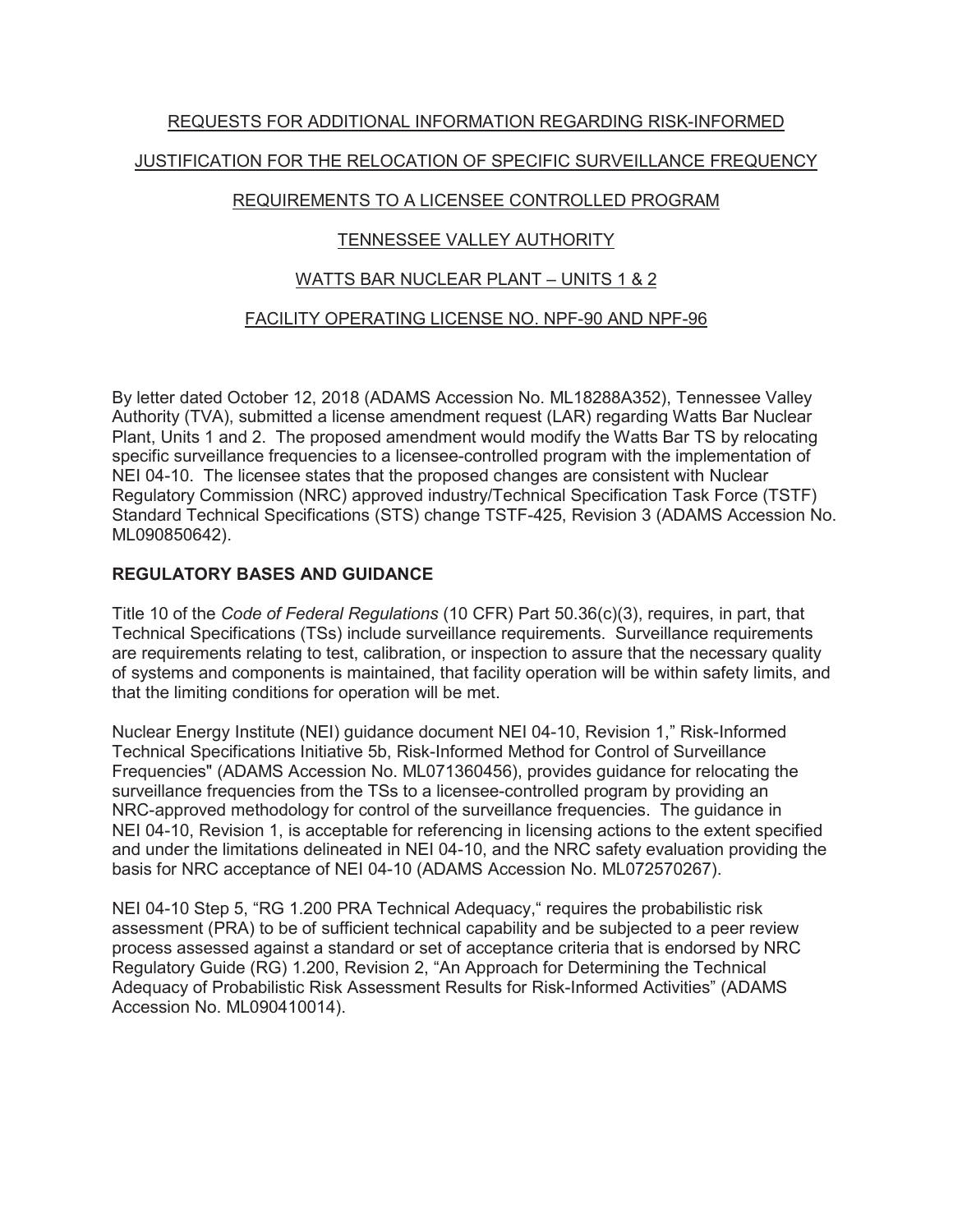NEI 04-10 Step 5 also states that "plants implementing TSTF-425 shall evaluate their PRAs in accordance with" RG 1.200. Further, it is stated that the RG specifically addresses the need to evaluate important assumptions that relate to key modeling uncertainties and the "identified key sources of uncertainty serve as inputs to identifying appropriate sensitivity cases in [NEI 04-10] Step 14."

NEI 04-10 Step 5 ALSO discusses how RG 1.200 provides attributes of importance for risk determinations relative to external events, seismic, internal fires, and shutdown. The RG specifically addresses the need to evaluate important assumptions that relate to key modeling uncertainties and the need to evaluate parameter uncertainties and demonstrate that calculated risk metrics (e.g., CDF and LERF) represent mean values.

NEI 04-10 Step 8, "Associated STI [Surveillance Test Interval] SSC [structures, systems, and components] Modeled in PRA," discusses considerations for SSCs that are not evaluated in the seismic PRA.

NEI 04-10 Step 14, "Perform Sensitivity Studies" states that, "Additional sensitivity cases should also be explored for particular areas of uncertainty associated with any of the significant contributors to the CDF and LERF results or if there are open Gap Analysis items when compared to the ASME Standard Capability Category II that would impact the results of the assessment." Step 14 also calls for ensuring that there is not an "undue reliance on key assumptions and causes of uncertainty."

RG 1.177 outlines the staff position in performing sensitivity and uncertainty analyses in support of surveillance frequency changes to technical specifications.

RG 1.200, Revision 2, Section 2.2, provides regulatory guidance regarding peer reviews and the staff regulatory position on NEI 00-02, "Probabilistic Risk Assessment (PRA) Peer Review Process Guidance" (ADAMS Accession No. ML061510619), NEI 05-04 "Process for Performing Follow-On [Internal Events] PRA Peer Reviews Using the American Society of Mechanical Engineers (ASME)/American Nuclear Society (ANS) PRA Standard" (ADAMS Accession No. ML083430462), and NEI 07-12 "Fire Probabilistic Risk Assessment (FPRA) Peer Review Process Guidelines" (ADAMS Accession No. ML102230070).

RG 1.200, Revision 2, Section 4, states that a risk informed submittal should contain discussions concerning peer review. If the peer review is not performed against the established standards, then information needs to be included in the submittal demonstrating that the different criteria used are consistent with the established standards, as endorsed by NRC.

#### **REQUESTS FOR ADDITIONAL INFORMATION**

Attachment 2 Section 2 of the LAR states that the PRA models have been developed in accordance with the requirements of RG 1.200, Revision 2, subjected to peer review and the Facts and Observations (F&O) independent assessment process.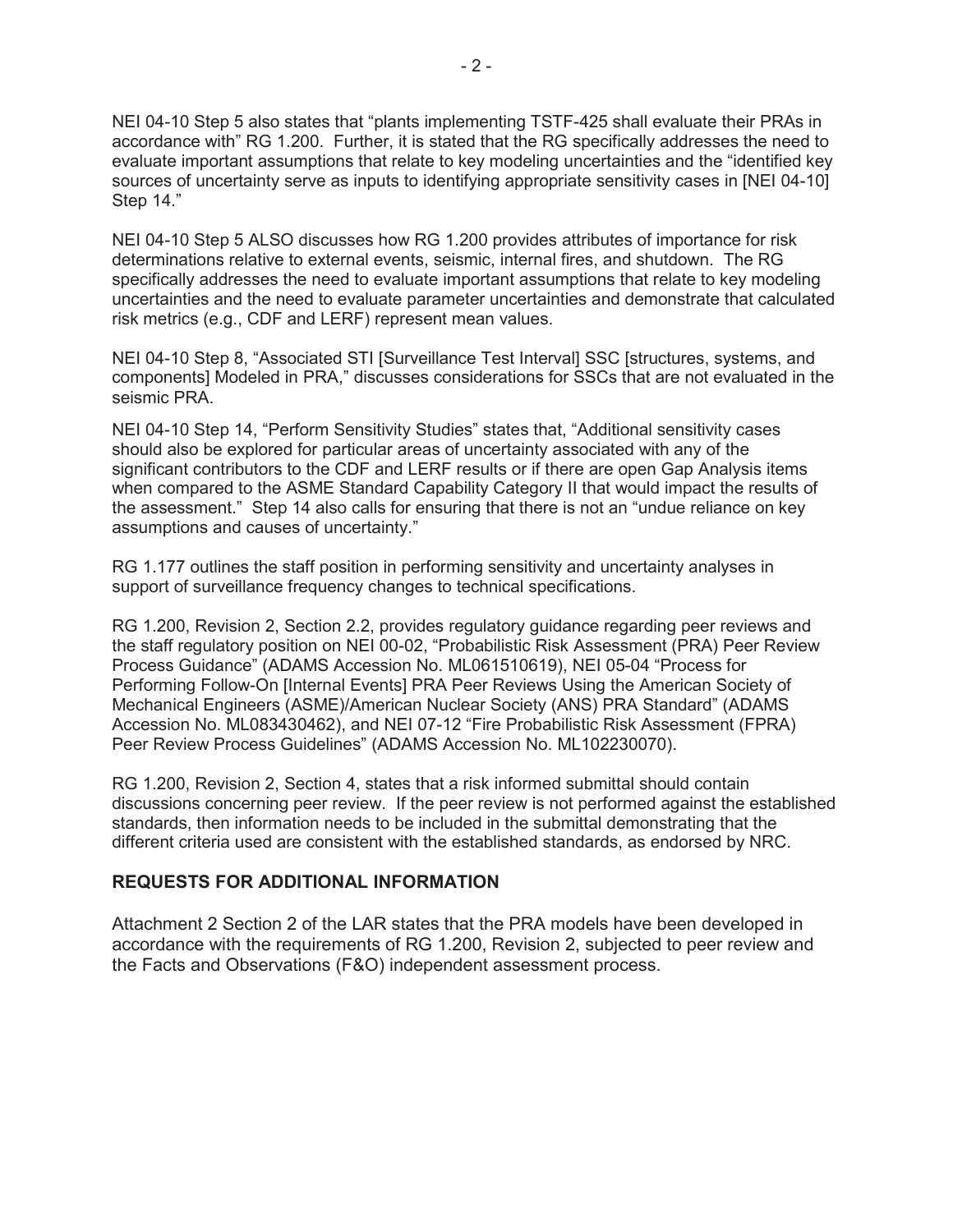The following requests for additional information (RAIs) are needed to enable the staff to complete its review of the licensee's application:

#### **RAI APLA-01**

The finding (F&O 1-6) pertaining to supporting requirement DA-D3, located in Table 6, "Open IE With IF PRA Open F&Os" of Attachment 2 of the LAR, observes that TVA did not enter uncertainty interval data into the CAFTA databases with proper distribution parameters. TVA stated that point estimates were used, and that missing uncertainty information would not impact the results. However, NEI-04-10 Step 14, "Perform Sensitivity Studies", requires that sensitivity analyses need to be performed as gap analyses for Common Cause Failure (CCF) to account for uncertainty. It is expected that other areas of uncertainty outside of the SSC in question can impact the result of its Surveillance Test Interval (STI) calculations. Therefore, the staff requests TVA to:

- 1. Discuss the methodology used to propagate uncertainty through the model and how the results of gap analyses will be integrated into the STI calculation.
- 2. The adoption of alpha factors for CCF was part of the changes made in Rev 2 of the model. Discuss the impact of the omission of uncertainty in STI calculations.

#### **RAI APLA-02**

The finding (F&O 2-18) pertaining to supporting requirements HR-D5, HR-G7, QU-C1, and QU-C2, located in Table 6, "Open IE With IF PRA Open F&Os" of Attachment 2 of the LAR, observed that the lower combined Human Error Probability (HEP) limit was not applied in the QRecover file. It is not clear if dependent multiple Human Failure Events (HFEs) exist which fall below the established threshold. It is noted in RG 1.177, "An Approach For Plant-Specific, Risk-Informed Decisionmaking: Technical Specifications", Section A-2.3.4, "Parameters for Component Unavailability", that human errors following test or maintenance, if modeled, can contribute to the estimated component unavailability for technical specification changes. The staff therefore requests TVA to identify if there are any such dependent HFEs and to discuss their impact to the model and to the STI calculations.

#### **RAI APLA-03**

The finding (F&O 3-6) pertaining to supporting requirements QU-A3 and QU-E3, located in Table 6, "Open IE With IF PRA Open F&Os" of Attachment 2 of the LAR, require a State of Knowledge Correlation (SOKC) between event probabilities shall be applied. It appears that TVA discussed modeling uncertainty in the Uncertainty and Sensitivity notebook but, did not include parametric uncertainty as required. The staff requests TVA to provide a discussion on how parametric uncertainty through the SOKC will be applied for STI determinations impacting remaining in-service components.

#### **RAI APLA-04**

The finding (F&O 7-10) pertaining to supporting requirement IFQU-A6, located in Table 6, "Open IE With IF PRA Open F&Os" of Attachment 2 of the LAR, require that internal flood scenario-specific Performance Shaping Factors (PSFs) for Main Control Room (MCR) actions be revised in the assessment to account for potential changes to HEPs such as timing, stress, etc. The Electric Power Research Institute (EPRI) guidance states that PSFs do not have to be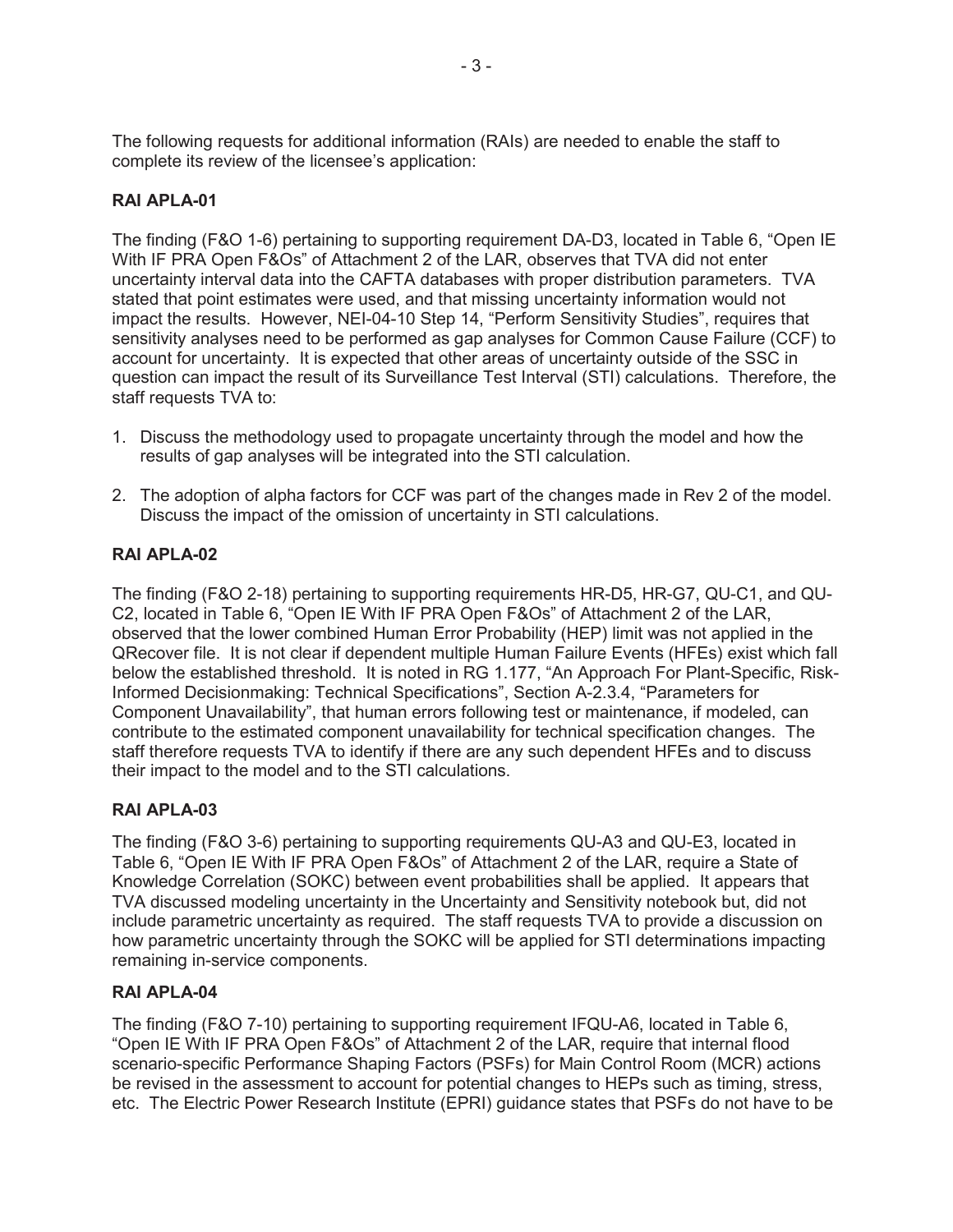revised for those events which require more than one hour available for operator action. There may be HFEs which would require less than an hour to either diagnose or perform. Therefore, the staff requests TVA to provide a tabulation and corresponding evaluation for those internal flood-related HFEs taking less than an hour for diagnosis and action, and their corresponding impact separately and, as a whole, to the STI evaluations.

# **RAI APLA-05**

The finding (F&O 7-21) pertaining to supporting requirement IFEV-B3, located in Table 6, "Open IE With IF PRA Open F&Os" of Attachment 2 of the LAR, require that range factors related to parametric uncertainty data for flooding initiators be entered and propagated through the model for various pipe and break sizes. It had appeared that uncertainty data was lumped together for all pipe breaks and sizes and was not clear whether this was conservative. To ensure that there is no underestimate of risk, the staff requests TVA provide additional information on individual internal flood initiators and their associated error factors with their potential impact to the STI evaluations.

# **RAI APLB-01 – Seismic PRA Peer Review Criteria**

Section 2 of the licensee's June 30, 2017, response (ADAMS Accession No. ML17181A485) to the 10 CFR 50.54(f) information request arising from Near Term Task Force (NTTF) recommendation 2.1 states that the seismic PRA peer review was performed in accordance with the guidance in NEI 12-13. NRC letter dated March 7, 2018, "U.S. Nuclear Regulatory Commission Acceptance of Nuclear Energy Institute (NEI) Guidance NEI 12-13, 'External Hazards PRA Peer Review Process Guidelines' (August 2012)," (ADAMS Accession No. ML18025C025), provides the staff comments on this guidance for seismic and external hazard PRA peer reviews. Further, the staff provided its expectations on the F&O independent assessment process in its letter dated May 1, 2017, "U.S. Nuclear Regulatory Commission Staff Expectations for an Industry Facts and Observations Independent Assessment Process," (ADAMS Accession No. ML17121A271).

The LAR does not discuss the consideration of the staff's comments on NEI 12-13 during the performance of the peer review for the licensee's seismic PRA or the consideration of the staff's expectations on the F&O independent assessment process used for closure of the seismic PRA finding level F&Os.

Discuss how the seismic PRA peer review and the F&O independent assessment considered the staff's comments in the letters dated March 7, 2018, and May 1, 2017, respectively. Provide justification for not considering specific comments in those letters in the context of this application.

## **RAI APLB-02 – Use of Addendum B of the PRA Standard (2013)**

Section 2.5.1 of Attachment 2 to the LAR states that the seismic PRA was peer reviewed against the requirements in Part 5 of Addendum B of the ASME/ANS PRA Standard (ASME/ANS RA-Sb-2013). RG 1.200, Revision 2, endorses ASME/ANS PRA Standard Addendum A (ASME/ANS RA-Sa-2009). As noted in letter dated July 6, 2011, "U.S. Nuclear Regulatory Commission (NRC) Comments on "Addenda to a Current ANS: ASME RA-SB - 20XX, Standard for Level 1/Large Early Release Frequency Probabilistic Risk Assessment for Nuclear Power Plant Applications" (ADAMS Accession No. ML111720067), NRC did not endorse Addendum B of the PRA Standard. The licensee's seismic PRA peer review was performed using a PRA Standard different from that endorsed by the NRC staff in RG 1.200, Revision 2.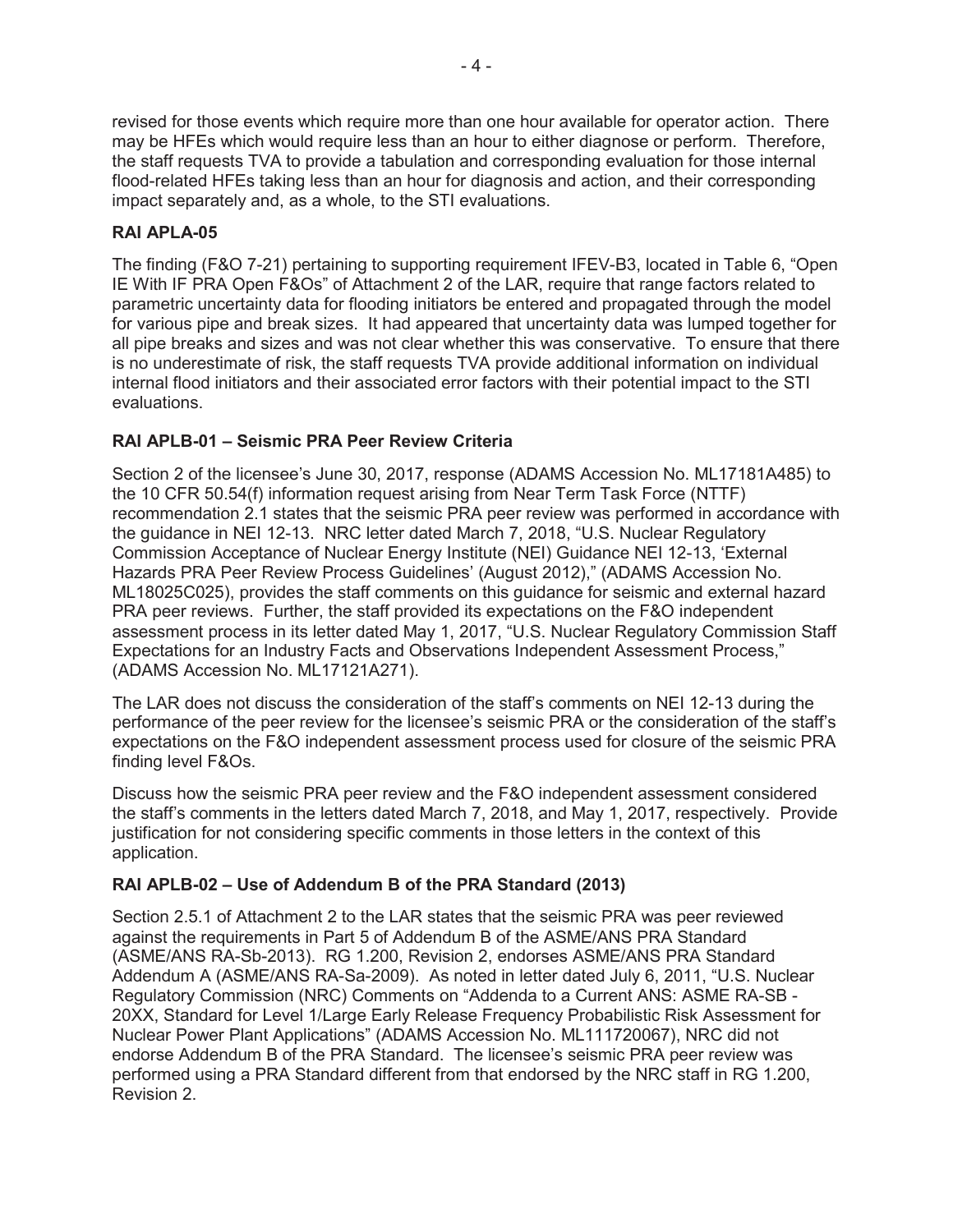Discuss how the supporting requirements (SRs) in Addendum B, which is not endorsed by the NRC for licensing applications, and the NRC staff's comments in the above cited letter dated July 6, 2011, are consistent with the SRs in Part 5 of Addendum A, for this application. If the different criteria are not consistent with the endorsed Standard, describe how the analogous Addendum A supporting requirements have been met.

## **RAI APLB-03 – Key Assumptions and Uncertainties that could Impact the Application**

Section 2.5.5 of Attachment 2 to the LAR states that "[t]he TVA Technical Instruction governing the process requires key assumptions and key modeling uncertainties to be addressed to ascertain sensitivity of these on the proposed STI extensions and included in the documented evaluation for [Integrated Decision-making Panel] IDP consideration." LAR Attachment 2 Section 2.5.5 states that there is a negligible to small impact of key assumptions and sources of uncertainty in the seismic PRA. It is unclear how the key assumptions and sources of uncertainty from the seismic PRA were identified, and were determined to have negligible to small impact on this application.

- a. Describe the approach used to identify and characterize the "key" assumptions and "key" sources of uncertainty in the licensee's seismic PRA. The description should contain sufficient detail to identify: (1) whether all assumptions and sources of uncertainty related to all aspects of the hazard, fragility, and plant response analysis were evaluated to determine whether they were "key," and (2) the criteria used to determine whether the modeling assumptions and sources of uncertainty were considered "key."
- b. Discuss how each identified key assumption and key source of uncertainty was dispositioned for this application justifying the negligible to small impact on this application. Identify appropriate sensitivity cases that will be used to support the disposition for this application or use a qualitative discussion to justify why different reasonable alternative assumptions would not affect this application.

#### **RAI APLB-04 – Consideration of Structures, Systems, and Components (SSCs) Not Evaluated in the Seismic PRA**

Section 4.3.6 of the licensee's June 30, 2017, response (ADAMS Accession No. ML17181A485) to the 10 CFR 50.54(f) information request arising from NTTF recommendation 2.1 discusses the screening approach for SSCs during the development of the licensee's seismic PRA. The supplement to that submittal (ADAMS Accession No. ML18100A966) also discusses the screening performed during the development of the seismic PRA and states that rugged SSCs were screened out. It is not clear in the LAR how SSCs not modeled explicitly or implicitly such as "inherently rugged" are considered in the surveillance frequency control program (SFCP).

Discuss how SSCs that are not evaluated in the seismic PRA, either explicitly or implicitly, will be considered in the SFCP. Examples of such SSCs include "inherently rugged" components and SSCs that were not included in the seismic PRA based on a screening criteria (e.g., capacity based screening), especially if the excluded components have surveillances associated with them (e.g., relief valves).

#### **RAI APLB-05 – Incorporation of Diverse and Flexible Coping Strategies (FLEX) Equipment in Seismic PRA and Internal Events PRA**

The information presented in the licensee's response to the 10 CFR 50.54(f) information request arising from NTTF recommendation 2.1 (ADAMS Accession No. ML17181A485) indicates that